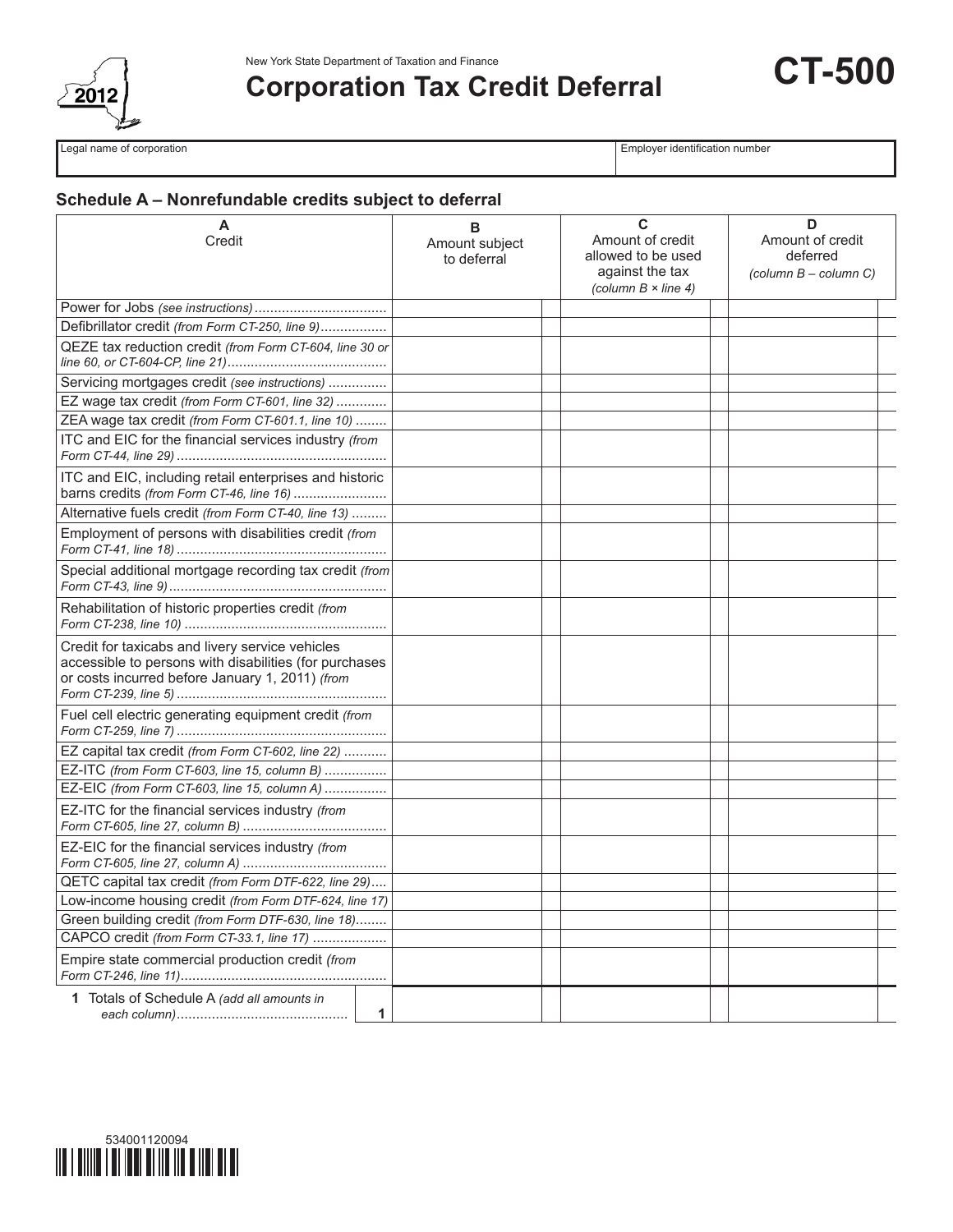## **Schedule B – Refundable credits subject to deferral**

| A<br>Credit                                                                                                            | в<br>Amount subject<br>to deferral | C<br>Amount of credit allowed<br>to be used or refunded<br>(column $B \times line 4$ ) | D<br>Amount of credit<br>deferred<br>(column B - column C) | Е<br>Amount of credit<br>applied against<br>the tax<br>(see instructions) |
|------------------------------------------------------------------------------------------------------------------------|------------------------------------|----------------------------------------------------------------------------------------|------------------------------------------------------------|---------------------------------------------------------------------------|
| Special additional mortgage recording<br>tax credit for residential mortgages only<br>(from Form CT-43, line 12)       |                                    |                                                                                        |                                                            |                                                                           |
| ITC for the financial services industry<br>for certain qualified businesses only<br>(from Form CT-44, line 31)         |                                    |                                                                                        |                                                            |                                                                           |
| ITC, including retail enterprises and<br>historic barns credits for new businesses<br>only (from Form CT-46, line 18a) |                                    |                                                                                        |                                                            |                                                                           |
| Clean heating fuel credit (from<br>Form CT-241, line 7)                                                                |                                    |                                                                                        |                                                            |                                                                           |
| Conservation easement tax credit<br>(from Form CT-242, line 4)                                                         |                                    |                                                                                        |                                                            |                                                                           |
| Biofuel production credit (from<br>Form CT-243, line 5)                                                                |                                    |                                                                                        |                                                            |                                                                           |
| Empire State commercial production<br>credit (from Form CT-246, line 15)                                               |                                    |                                                                                        |                                                            |                                                                           |
| EZ-ITC for qualified or new businesses<br>only (from Form CT-603, line 20a)                                            |                                    |                                                                                        |                                                            |                                                                           |
| EZ-EIC for certain qualified businesses<br>only (from Form CT-603, line 25a)                                           |                                    |                                                                                        |                                                            |                                                                           |
| QEZE credit for real property taxes<br>(from Form CT-604-CP, line 1, or<br>CT-606, line 21 or line 55)                 |                                    |                                                                                        |                                                            |                                                                           |
| EZ-ITC for the financial services<br>industry for certain qualified businesses<br>only (from Form CT-605, line 32)     |                                    |                                                                                        |                                                            |                                                                           |
| EZ-EIC for the financial services<br>industry for certain qualified businesses<br>only (from Form CT-605, line 39)     |                                    |                                                                                        |                                                            |                                                                           |
| Brownfield redevelopment tax credit<br>(from Form CT-611, line 18)                                                     |                                    |                                                                                        |                                                            |                                                                           |
| Brownfield redevelopment tax credit<br>(from Form CT-611.1, line 18)                                                   |                                    |                                                                                        |                                                            |                                                                           |
| Remediated brownfield credit for real<br>property taxes (from Form CT-612, line 11)                                    |                                    |                                                                                        |                                                            |                                                                           |
| Environmental remediation insurance<br>credit (from Form CT-613, line 7)                                               |                                    |                                                                                        |                                                            |                                                                           |
| Security officer training tax credit (from<br>Form CT-631, line 3)                                                     |                                    |                                                                                        |                                                            |                                                                           |
| QETC employment credit (from<br>Form DTF-621, line 27)                                                                 |                                    |                                                                                        |                                                            |                                                                           |
| EZ wage tax credit (refundable portion<br>from Form CT-601, line 36a)                                                  |                                    |                                                                                        |                                                            |                                                                           |
| 2 Totals of Schedule B (add<br>$\mathbf{2}$<br>all amounts in each column)                                             |                                    |                                                                                        |                                                            |                                                                           |

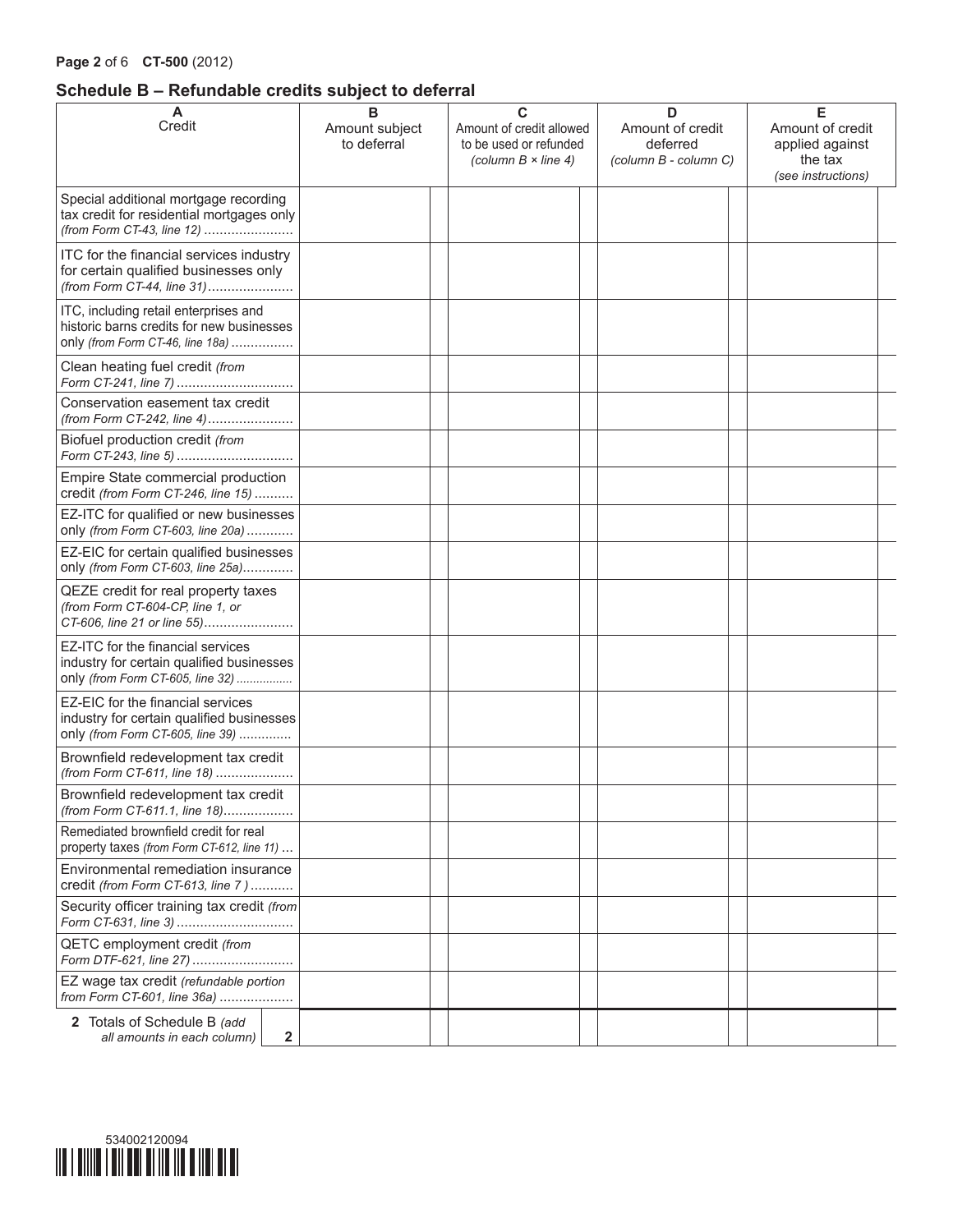| 3 Total credits subject to deferral (see instructions)                                             |  |
|----------------------------------------------------------------------------------------------------|--|
| 4 Divide \$2 million by the amount on line 3 <i>(round to 6 decimal places; see instructions</i> ) |  |

# **Schedule C – Nonrefundable credits not subject to deferral**

| Credit                                                                                                                                                                 | Amount of credit |
|------------------------------------------------------------------------------------------------------------------------------------------------------------------------|------------------|
| Empire state film post-production credit (from                                                                                                                         |                  |
|                                                                                                                                                                        |                  |
| Long-term care insurance credit (from Form CT-249, line 11)                                                                                                            |                  |
| Minimum tax credit (from Form CT-38, line 28)                                                                                                                          |                  |
| Taxicabs and livery service vehicles accessible to<br>persons with disabilities credit (for costs incurred on<br>or after January 1, 2011) (from Form CT-236, line 11) |                  |
| Other nonrefundable credits not subject to deferral                                                                                                                    |                  |
| 5 Total nonrefundable credits not subject to<br>5                                                                                                                      |                  |

## **Schedule D – Refundable credits not subject to deferral** *(see instructions)*

| A<br>Credit                                                                                          | в<br>Amount of credit | С<br>Amount of credit<br>applied against the tax<br>(see instructions) |
|------------------------------------------------------------------------------------------------------|-----------------------|------------------------------------------------------------------------|
| Beer production credit (from Form CT-636, line 5)                                                    |                       |                                                                        |
| Economic transformation and facility redevelopment<br>program tax credit (from Form CT-633, line 25) |                       |                                                                        |
| Empire State film production credit (from                                                            |                       |                                                                        |
| Empire State film post-production credit (from                                                       |                       |                                                                        |
| Empire State jobs retention program credit (from                                                     |                       |                                                                        |
| Excelsior jobs program credit (from Form CT-607, line 19)                                            |                       |                                                                        |
| Farmers' school tax credit (from Form CT-47; total of                                                |                       |                                                                        |
| New York youth works tax credit (from Form CT-635;                                                   |                       |                                                                        |
| Retaliatory tax credit (from Form CT-33-R; see                                                       |                       |                                                                        |
| Other refundable credits not subject to deferral                                                     |                       |                                                                        |
| 6 Total refundable credits not subject to<br>6                                                       |                       |                                                                        |

| Total nonrefundable credits allowed (add line 1, column C and line 5). |  |
|------------------------------------------------------------------------|--|
| 8 Total refundable credits allowed (add line 2, column C and line 6)   |  |

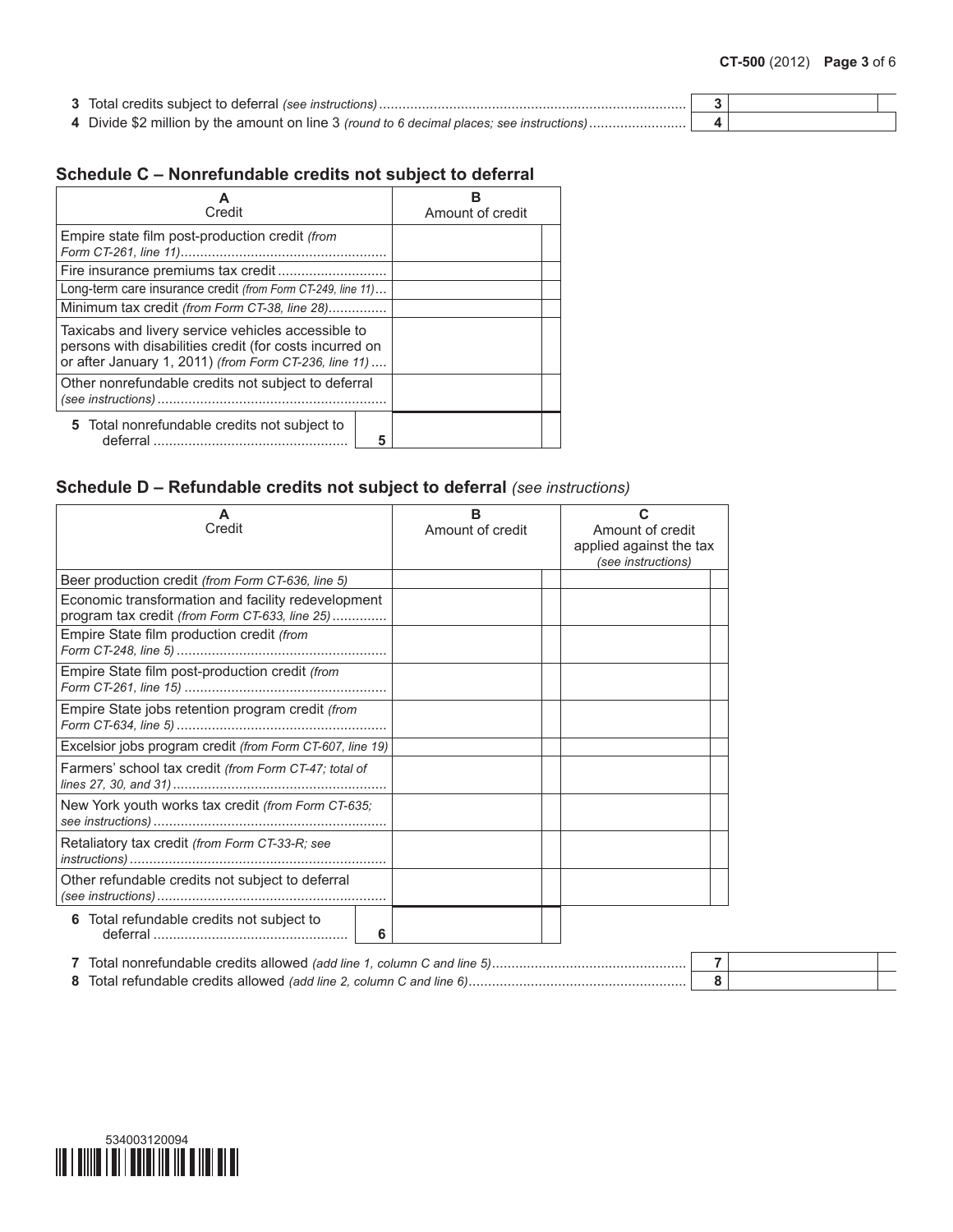# **Schedule E – Article 9-A – General business corporations**

#### **Computation of credits used and refunded**

| 9 Tax due before credits from Form CT-3, line 78, or CT-3-A, line 77, plus any net recaptured tax credits |    |  |
|-----------------------------------------------------------------------------------------------------------|----|--|
|                                                                                                           | 10 |  |
|                                                                                                           | 11 |  |
|                                                                                                           | 12 |  |
|                                                                                                           | 13 |  |
|                                                                                                           | 14 |  |
|                                                                                                           | 15 |  |
| 16 Amount of line 14 to be applied as an overpayment to next year's tax (see instructions)                | 16 |  |
|                                                                                                           | 17 |  |
|                                                                                                           | 18 |  |

## **Schedule F – Article 33 – Life insurance and non-life insurance corporations Parts 1 and 2 – Form CT-33 and Form CT-33-A filers, including unauthorized insurance corporations**

#### **Part 1 – Computation of EZ and ZEA credits used against the tax**

If you are claiming any EZ or ZEA wage tax credits or the EZ capital tax credit, complete this part; otherwise complete your Form CT-33 to line 11 or Form CT-33-A to line 15 and begin with Part 2 below.

|    | 19 Tax due before EZ and ZEA credits from Form CT-33, line 9a, or CT-33-A, line 10, plus any           |    |  |
|----|--------------------------------------------------------------------------------------------------------|----|--|
|    |                                                                                                        | 19 |  |
| 20 | Total amount of EZ and ZEA wage tax credits and EZ capital tax credit used against                     |    |  |
|    |                                                                                                        | 20 |  |
|    |                                                                                                        | 21 |  |
|    | Part 2 - Computation of other credits used and refunded                                                |    |  |
| 22 | Tax from Form CT-33, line 11, or CT-33-A, line 15, plus any net recaptured tax credits                 | 22 |  |
| 23 |                                                                                                        | 23 |  |
|    | 24 Nonrefundable credits allowed against the tax, excluding EZ credits (subtract line 20 from line 23) | 24 |  |
| 25 | Tax due after application of nonrefundable credits allowed (see instructions)                          | 25 |  |
| 26 |                                                                                                        | 26 |  |
| 27 |                                                                                                        | 27 |  |
| 28 |                                                                                                        | 28 |  |
| 29 |                                                                                                        | 29 |  |
| 30 | Amount of line 28 to be applied as an overpayment to next year's tax (see instructions)                | 30 |  |
| 31 |                                                                                                        | 31 |  |
|    |                                                                                                        | 32 |  |
|    | Part 3 - Non-life insurance corporations (Form CT-33-NL filers)                                        |    |  |
| 33 | Tax due before credits from Form CT-33-NL, line 5, plus any net recaptured tax credits                 | 33 |  |
| 34 |                                                                                                        | 34 |  |
| 35 |                                                                                                        | 35 |  |
| 36 |                                                                                                        | 36 |  |
| 37 |                                                                                                        | 37 |  |
| 38 |                                                                                                        | 38 |  |
| 39 |                                                                                                        | 39 |  |
| 40 | Amount of line 38 to be applied as an overpayment to next year's tax (see instructions)                | 40 |  |
| 41 |                                                                                                        | 41 |  |
|    |                                                                                                        | 42 |  |

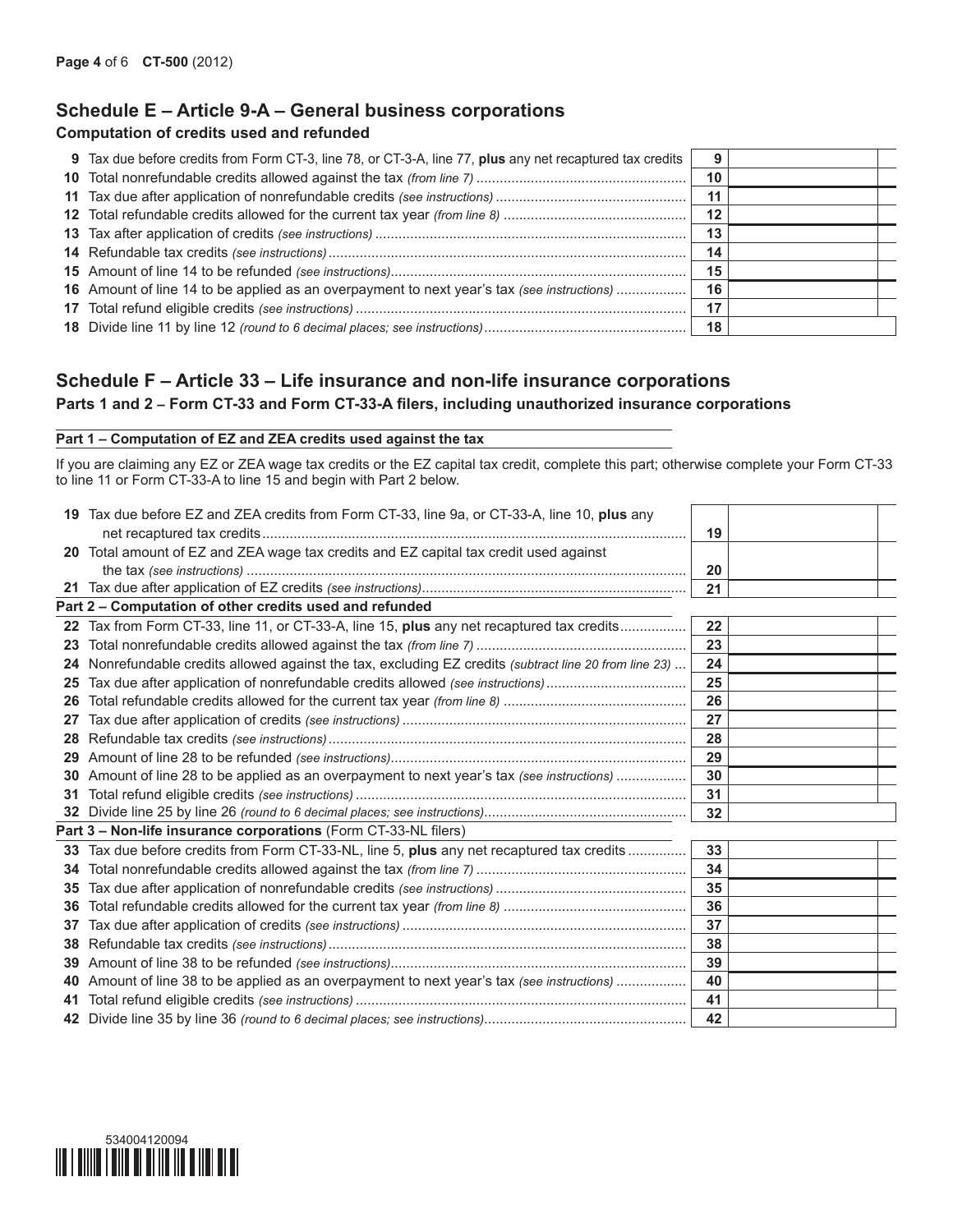## **Schedule G – Article 32 – Banking corporations**

#### **Computation of credits used and refunded**

| 43 Tax due before credits from Form CT-32, line 5, or CT-32-A, line 5, plus any net recaptured tax credits | 43  |  |
|------------------------------------------------------------------------------------------------------------|-----|--|
|                                                                                                            | 44  |  |
|                                                                                                            | 45  |  |
|                                                                                                            | -46 |  |
|                                                                                                            | 47  |  |
|                                                                                                            | 48  |  |
|                                                                                                            | 49  |  |
| 50 Amount of line 48 to be applied as an overpayment to next year's tax (see instructions)                 | 50  |  |
|                                                                                                            | 51  |  |
|                                                                                                            | 52  |  |

## **Schedule H – Article 9 – Sections 183, 184, 185, 186, 186-a, and 186-e**

#### **Computation of credits used and refunded**

**Parts 1 and 2 – Sections 183 and 184** (Form CT-183 and CT-184 filers)

Complete Part 1, lines 53 through 61. If you have any unused credits to be applied to section 184, go to Part 2; otherwise complete lines 62 through 64.

|    | Part 1 - Section 183 application of credits                                                 |    |       |  |
|----|---------------------------------------------------------------------------------------------|----|-------|--|
|    |                                                                                             | 53 |       |  |
| 54 | Minimum tax.                                                                                | 54 | 75 00 |  |
| 55 |                                                                                             | 55 |       |  |
| 56 |                                                                                             | 56 |       |  |
| 57 | Section 183 tax due after application of nonrefundable credits (see instructions)           | 57 |       |  |
| 58 |                                                                                             | 58 |       |  |
| 59 |                                                                                             | 59 |       |  |
| 60 | Refundable tax credits after application to section 183 tax (subtract line 57 from line 58) | 60 |       |  |
| 61 |                                                                                             | 61 |       |  |
| 62 |                                                                                             | 62 |       |  |
| 63 | Amount of line 60 to be applied as an overpayment to next year's tax (see instructions)     | 63 |       |  |
|    | 64 Total credits applied against the tax due under section 183 (see instructions)           | 64 |       |  |
|    | Part 2 - Section 184 application of credits                                                 |    |       |  |
| 65 |                                                                                             | 65 |       |  |
| 66 | Section 183 tax due after application of nonrefundable credits (from line 57)               | 66 |       |  |
| 67 | Section 184 tax due after application of nonrefundable credits (see instructions)           | 67 |       |  |
| 68 | Refundable credits allowed after application to section 183 tax (from line 60)              | 68 |       |  |
| 69 | Section 184 tax due after application of refundable credits (see instructions)              | 69 |       |  |
| 70 | Refundable tax credits after application of sections 183 and 184 tax (see instructions)     | 70 |       |  |
| 71 |                                                                                             | 71 |       |  |
| 72 | Amount of line 70 to be applied as an overpayment to next year's tax (see instructions)     | 72 |       |  |
| 73 |                                                                                             | 73 |       |  |
|    |                                                                                             | 74 |       |  |